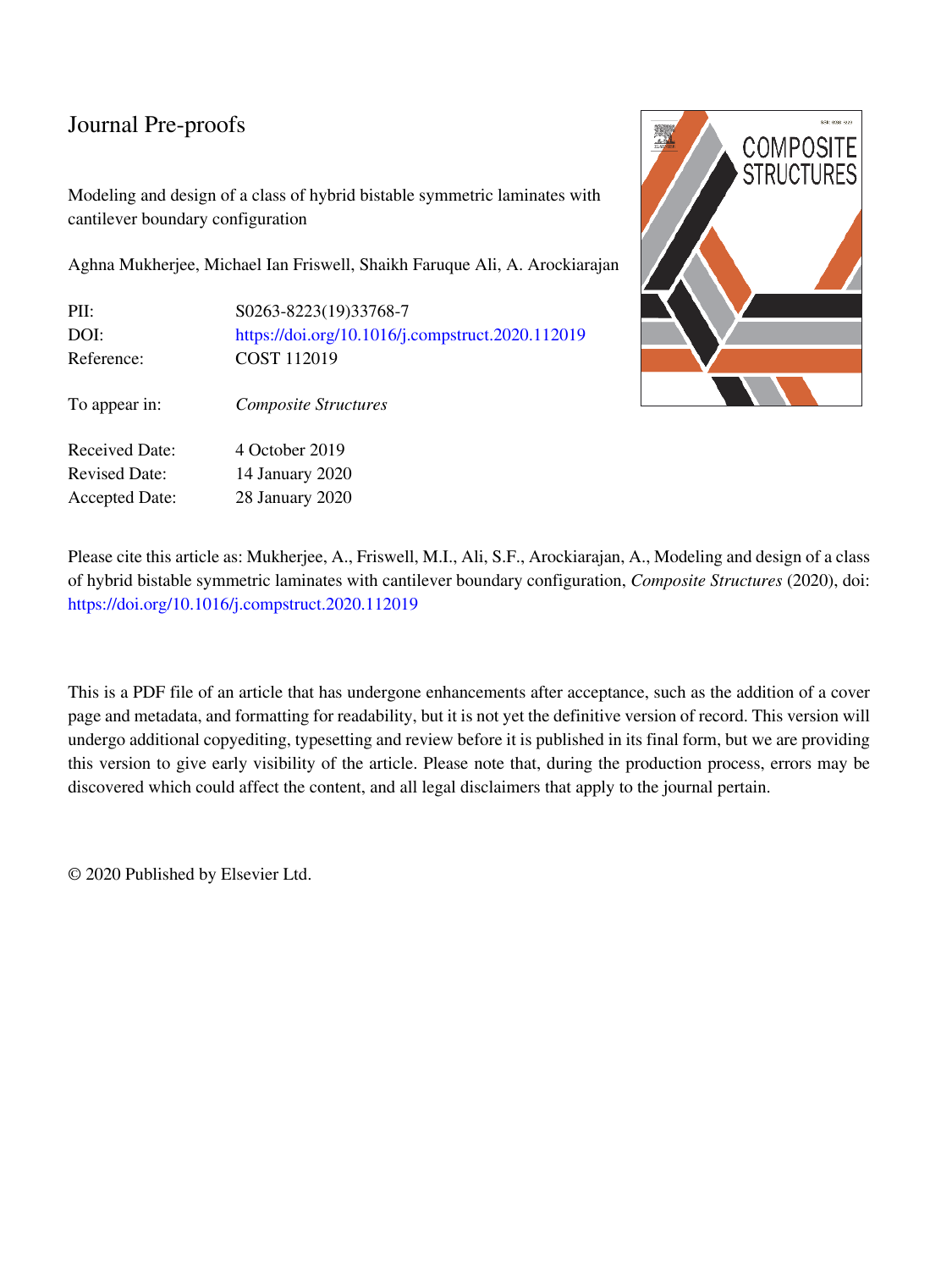## Addressing the efficiency of X-ray protective eyewear: proposal for the introduction of a new comprehensive parameter, the Eye Protection Effectiveness (EPE)

Doria S.<sup>a,b</sup>, Fedeli L.<sup>c</sup>, Redapi L.<sup>a</sup>, Piffer S.<sup>a</sup>, Rossi F.<sup>d</sup>, Falivene A.<sup>d</sup>, Busoni S.<sup>d</sup>, Belli G.<sup>d</sup>, Gori C.e,f, Taddeucci A.d,<sup>∗</sup>

<sup>a</sup> Scuola di Scienze della Salute Umana, Università degli Studi di Firenze, Firenze, Italy  $b$ Dipartimento di Fisica, Università degli Studi di FIrenze, Firenze, Italy  $c$ Unità Operativa di Fisica Sanitaria, Azienda USL Toscana Centro, Prato, Italy  ${}^d$ Unità Operativa di Fisica Sanitaria, Azienda Ospedaliero-Universitaria Careggi, Firenze, Italy  $e$ Università degli Studi di Firenze, Firenze, Italy f INFN, sezione di Firenze, Italy

#### Abstract

Radioprotection of the eye lens of medical staff involved in Surgical procedures is a subject of international debates since ICRP recommended, on 2011, a lower equivalent dose limit for the lens of the eye. In this work we address the effectiveness of different models of X-ray protective eyewear by relating actual dosimetry measurements to an ad hoc developed mathematical model, in order to disentangle the contribution of geometrical factors and shield capabilities. Phantom irradiation was carried out in fixed exposure conditions in angiographic room: we found that measured Dose Reduction Factors (DRF) strongly depend on the ergonomics of the investigated eyewear. Actually a very poor DRF was observed in the case of a glass model in spite of its high nominal attenuation, whereas a protective tool with low shielding capabilities such a visor resulted much more effective as a consequence of is shape (i.e. extended geometric protection of the eye lens). Our work highlights the need of the introduction of a specific parameter to quantify the effectiveness of the protection tools and able to predict their DRF by taking into account the geometry of the clinical condition of exposure. Aiming at making steps forward the standardization of the guidelines concerning the features of eye protective tools, we developed a simple mathematical model describing the eye lens irradiation geometry which allows the introduction, for each eyewear, of a comprehensive parameter, the Eye Protection Effectiveness (EPE), that, for any defined clinical irradiation condition and glass shielding capabilities and shape, defines the overall effective X-ray protection of the eyewear.

<sup>∗</sup>Corresponding author

Email address: taddeuccia@aou-careggi.toscana.it (Taddeucci A.)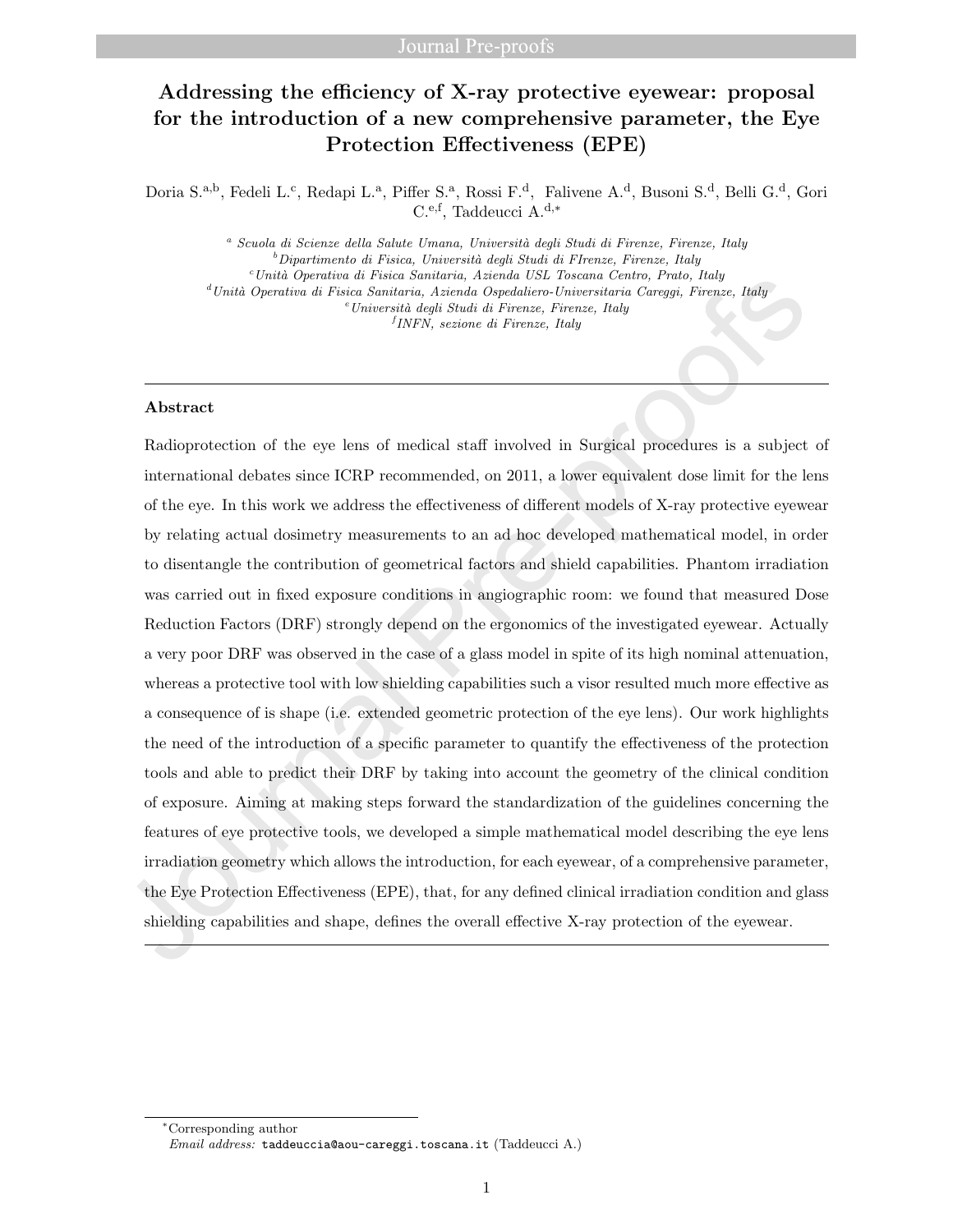#### 1. Introduction

The medical research in the last two decades brought to new awareness and knowledge regarding the effect of ionizing radiation on the eye lens, one of the most radiosensitive human tissue. As a consequence the International Commission for Radiological Protection (ICRP) recommended, on 2011, an equivalent dose limit for the lens of the eye of 20 mSv/ year, averaged over defined periods of 5 years, with no single year exceeding 50 mSv [1–5].

Among all the workers exposed to ionizing radiation, the medical staff involved in cardio vascular and interventional radiology is one of the highest-risk category [6–10]. Moreover interventional procedures guided by x-ray imaging have experienced an important increase in the last years. The ORAMED project  $([11],[12])$ , highlighted the need to monitor routinely the eye lens of the staff involved in radiological interventional procedures. The practical and theoretical issues related to the dose monitoring and to the efficacy of the protection tools are not trivial, because several factors contribute to the overall eye lens dose. The radiation reaching the eyes arises from the radiation field scattered by the patient, with a small contribution given by the radiation diffused within the head of the operators [13]. The eye lens absorbed dose is strongly dependent on the operator distance from the scattering source, orientation of the operator head with respect to the patient, position of the monitor, angle projection of the tube, and exposure parameters, such as KAP, radiation quality and tube voltage [14–19]. The effectiveness of the radioprotection equipment available on the market is under debate in the scientific and medical community, because many studies have shown that the nominal lead equivalent thickness is not the best, or at least not the unique, quantity useful to address protection efficiency. The lack of consideration of geometrical parameters can lead to significant prospective underestimation of lens dose, up to one order of magnitude when the eye lens dose is estimated by means of a dosimeter located directly behind the protective lenses  $([11, 20])$  since in this case the dosimeter is unable to measure the scattered radiation incoming from below the protective eyewear. The international technical standard concerning the classification and the minimum requirements of protection equipment omits many fundamental aspects [21, 22]: for example, it is unclear whether the shielding materials should be incorporated in the glasses frame or not and what should be the optimum shape in order to guarantee sufficient eye lens coverage; additionally the need of lateral protection, other than front lead lens, is not taken under consideration.

Many works have been published about the effectiveness of the protection equipment for the eyes (lead acrylic visors, lead goggles, ceiling suspended lead screen), which state the influence of geometrical factors, such as shape and fit to the operator morphology, on the overall protection efficacy [14–16, 23–25]. In 2009 Miller et.al [13] published a guideline on radiation protection during fluoroscopically guided procedures, emphasizing the benefit of large lenses and side shields. Nevertheless, still a variety of lead glasses and visor models are present on the market, even though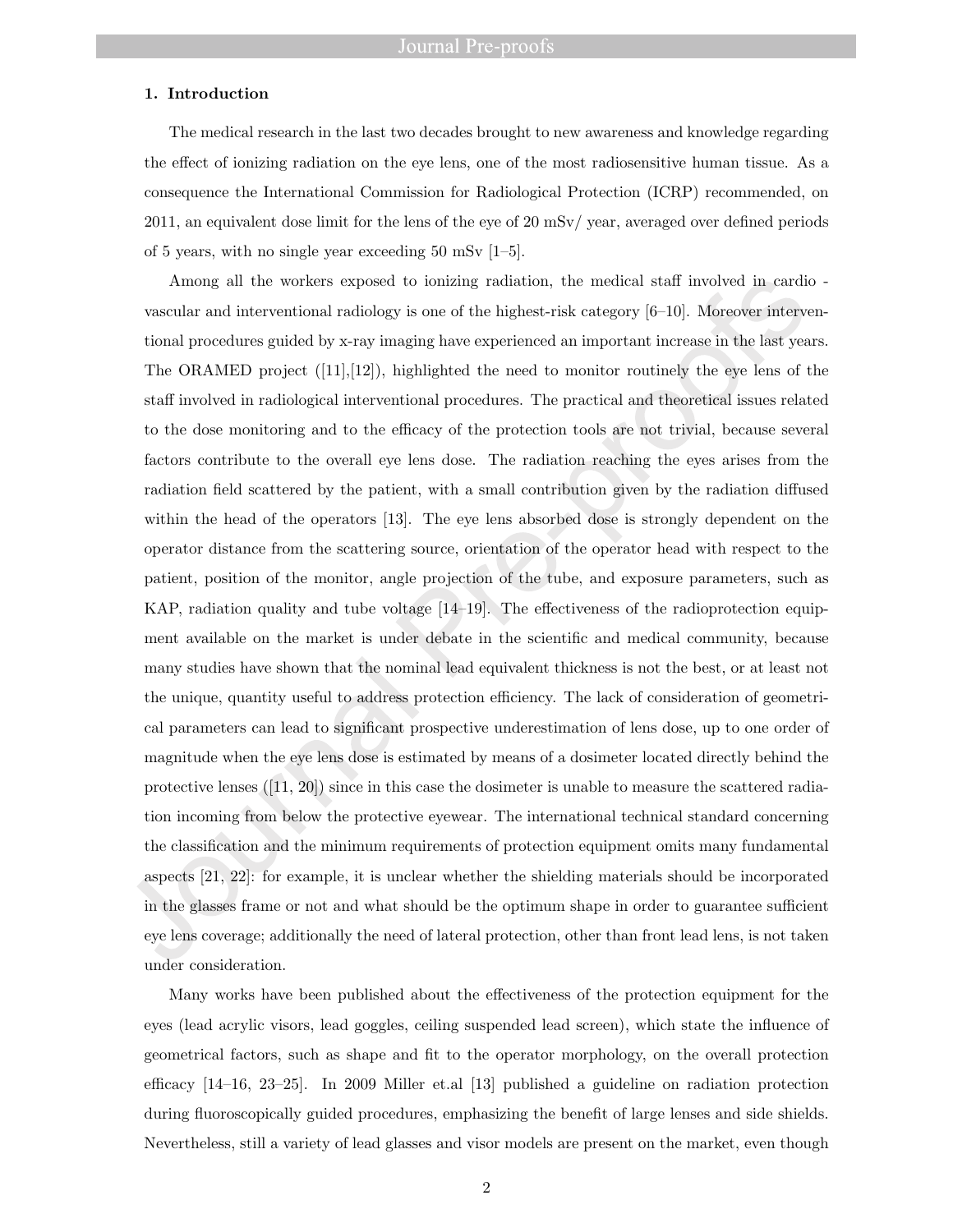#### Journal Pre-proofs

their characterization in terms of protection efficiency is often poor and contradictory. The technical parameter most used in literature to address the protection efficiency is the Dose Reduction Factor (DRF), defined as

$$
DRF = 1 - \frac{D_p}{D_a} \tag{1}
$$

where  $D_p$  and  $D_a$  are the dose reaching the eye lens in presence and absence of the protection tool, respectively. Many authors calculated DRFs for several goggles models and for different projection angles and operators positions, [20, 26–29]. However, since the DRF is dependent on the geometric conditions of exposure, these methods seem not applicable to all clinical situations and glasses shapes, and a generalized approach to the problem is still far from being achieved.

In this context, our work tries to bring clarity about the variables that affect the efficiency of different kind of X-ray eye-protection tools. To this purpose we developed a mathematical model, that includes geometrical factors and lead-equivalent thickness, which was verified experimentally in angio-room for several different eyewear by irradiating an anthropomorphic ATOM Phantom (CIRS) equipped with thermoluminescent dosimeters. The obtained results encouraged us to propone the introduction of a new comprehensive parameter, the Eye Protection Effectiveness (EPE), that, for any defined clinical irradiation condition and glass shielding capabilities and shape, defines its overall effective X-ray protection.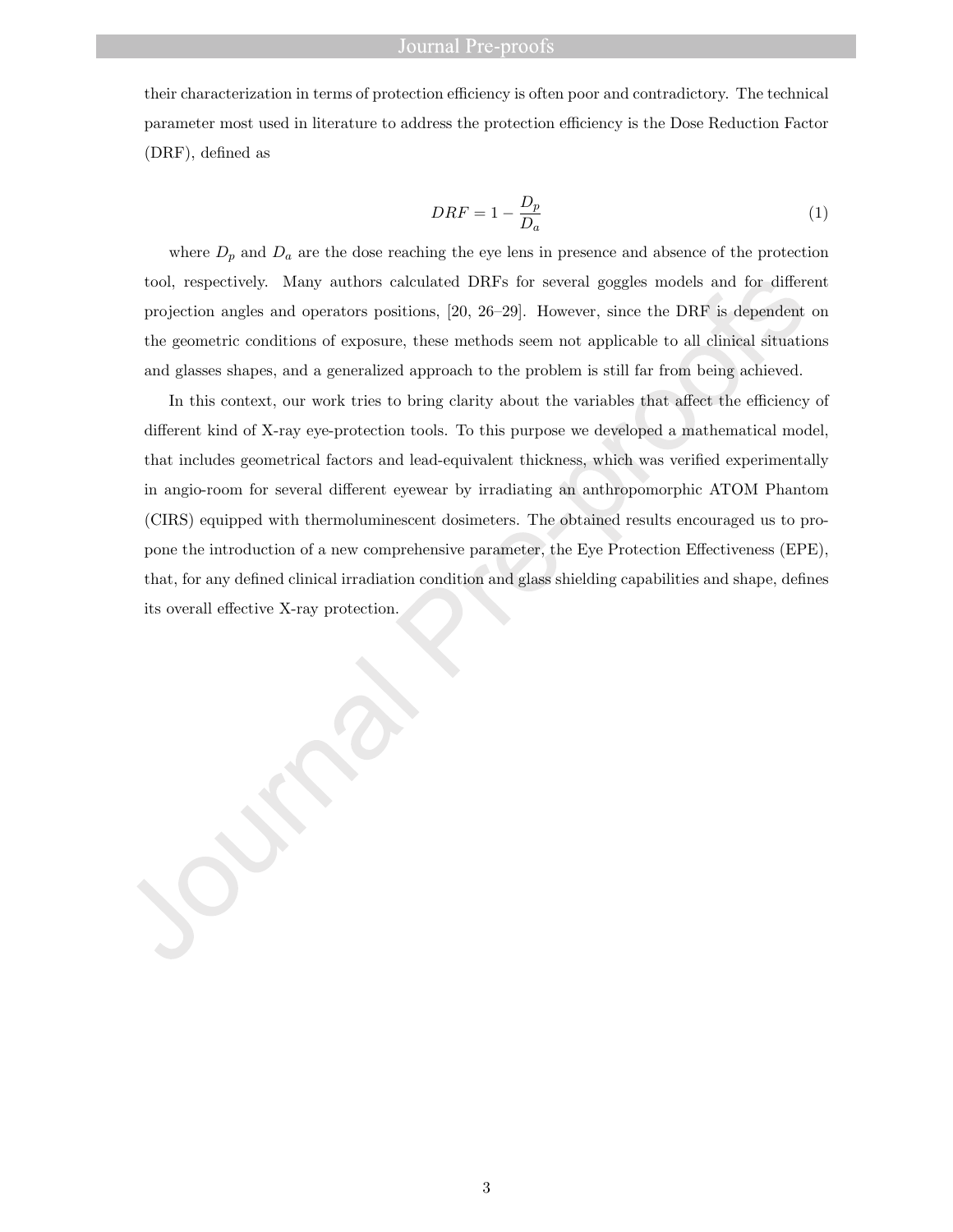### 2. Materials and methods

In this work we investigate the protective efficiency of three different models of glasses and a visor. Pictures of the eyewears studied are presented in Fig 1 .